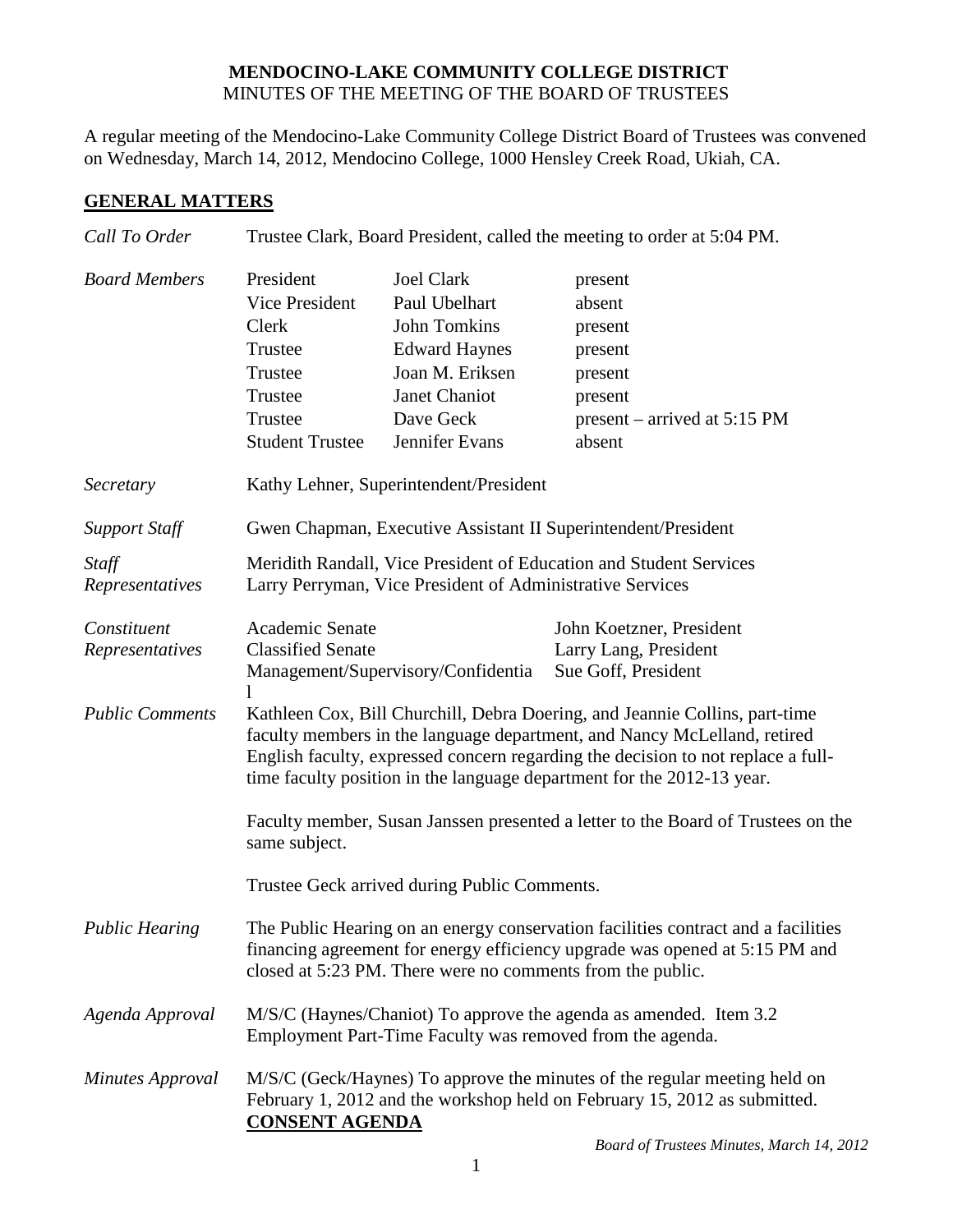|                                                                                  | M/S/C (Tomkins/Chaniot) To approve the Consent Agenda as presented.                                                                                                                                                                                                                                                                                                                                                                  |
|----------------------------------------------------------------------------------|--------------------------------------------------------------------------------------------------------------------------------------------------------------------------------------------------------------------------------------------------------------------------------------------------------------------------------------------------------------------------------------------------------------------------------------|
|                                                                                  | Items with an asterisk * were approved by one motion as the Consent Agenda.                                                                                                                                                                                                                                                                                                                                                          |
| $Employment -$<br>Short-Term<br><b>Employees</b>                                 | <b>Personnel</b><br>*RESOLVED, That the Mendocino-Lake Community College District Board of<br>Trustees does hereby ratify the Short-Term Employees as submitted.                                                                                                                                                                                                                                                                     |
| Volunteers                                                                       | *RESOLVED, That the Mendocino-Lake Community College District Board of<br>Trustees does hereby approve the list of volunteers as submitted.                                                                                                                                                                                                                                                                                          |
| Professional<br>Development<br>Leave                                             | * RESOLVED, That the Mendocino-Lake Community College District Board of<br>Trustees does hereby ratify a 2012-13 Professional Development Leave for Jody<br>German.                                                                                                                                                                                                                                                                  |
| Non-Renewal of<br><b>Faculty Contract</b>                                        | *RESOLVED, That the Mendocino-Lake Community College District Board of<br>Trustees does hereby not renew a temporary, non-tenure track faculty contract<br>for Nora Danning for 2012-13.                                                                                                                                                                                                                                             |
| <b>Faculty Contracts</b>                                                         | *RESOLVED, That the Mendocino-Lake Community College District Board of<br>Trustees does hereby approve permanent status for Sarah Walsh and Tascha<br>Whetzel; two-year contracts for 2012-13 and 2013-14 for Timothy Beck, Jeffrey<br>Bergamini, Doug Boswell, Rhea Hollis and Vivian Varela; and one-year<br>contracts for 2012-13 for Leslie Banta, Rodney Grisanti, Nicholas Petti and Eric<br>Stadnik.                          |
| Administrator<br>Contracts                                                       | *RESOLVED, That the Mendocino-Lake Community College District Board of<br>Trustees does hereby approve administrator contracts as submitted.<br>One year contract: Minerva Flores<br>Two year contracts: Jacqueline Bradley, Karen Christopherson, Eileen Cichocki,<br>Charles Duffy, Sue Goff, Virginia Guleff, Steve Oliveria, Mark Rawitsch,<br>Margaret Sanchez, Pat Thygesen, and Katie Wojcieszak<br>Three year contracts: and |
| <b>Staffing Changes</b>                                                          | *RESOLVED, That the Mendocino-Lake Community College District Board of<br>Trustees does hereby ratify the following staffing changes effective July 1, 2012:<br>Joan McDowell, Laboratory Technician-Chemistry, 25 to 30 hours/week, 10<br>months/year and new position, Laboratory Technician-Automotive Technology,<br>20 hours/week, 10 months/year.                                                                              |
| Reclassification                                                                 | *RESOLVED, That the Mendocino-Lake Community College District Board of<br>Trustees does hereby approve the reclassification for Eileen Cichocki, Director<br>of Fiscal Services, to the next level on the management salary schedule.                                                                                                                                                                                                |
| $Fixed$ Report $-$<br>January, 2012<br>Donation of<br><b>Electrical Training</b> | <b>Other Items</b><br>*RESOLVED, That the Mendocino-Lake Community College District Board of<br>Trustees does hereby accept the fiscal report as presented.<br>*RESOLVED, That the Mendocino-Lake Community College District Board of<br>Trustees does hereby accept with appreciation the donation of electrical training<br>Board of Trustees Minutes, March 14, 2012                                                              |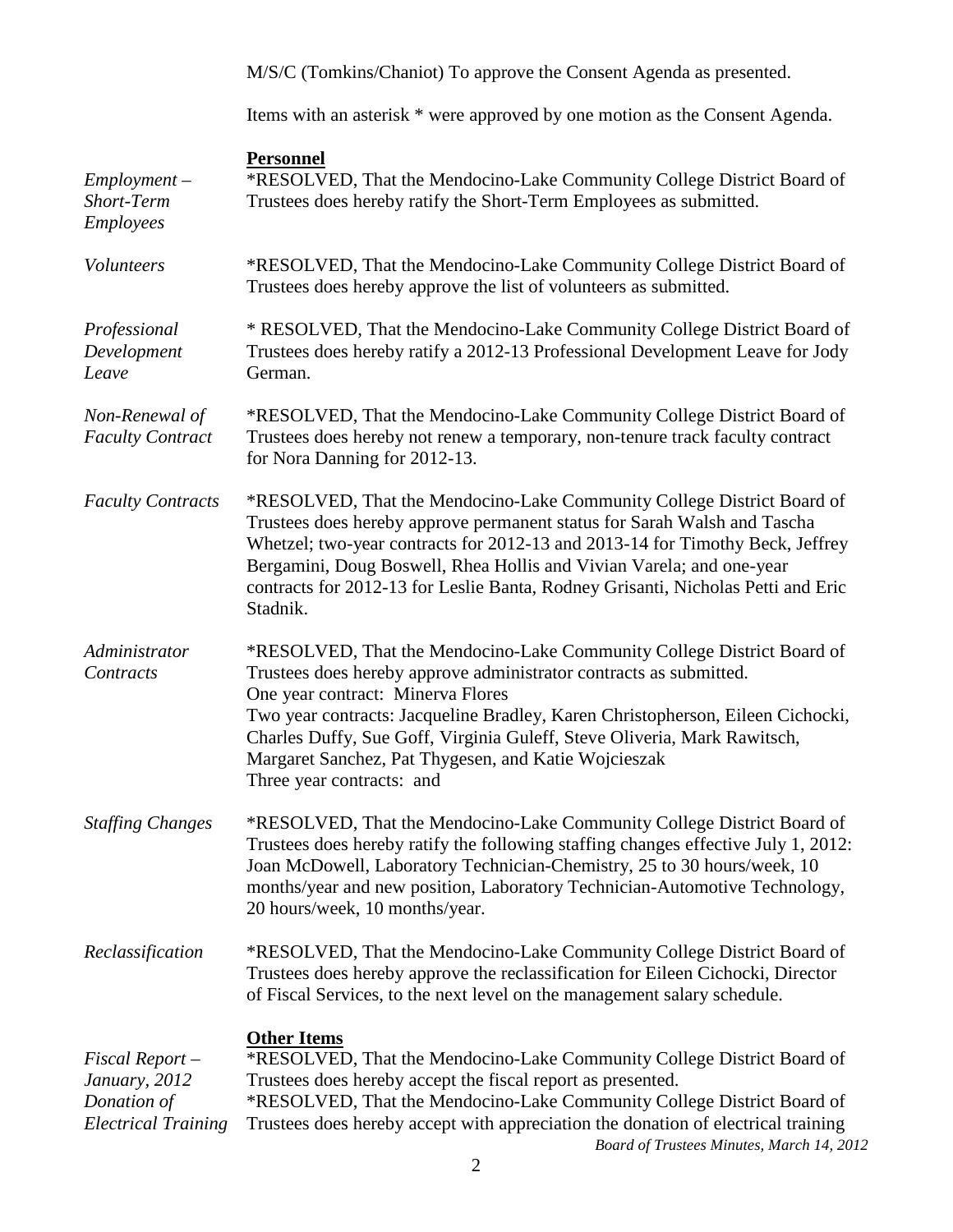| <b>Tool Sets</b>                                                  | tool sets from PLATT Electric Supply.                                                                                                                                                                                                                                                                                                                                                                    |  |  |
|-------------------------------------------------------------------|----------------------------------------------------------------------------------------------------------------------------------------------------------------------------------------------------------------------------------------------------------------------------------------------------------------------------------------------------------------------------------------------------------|--|--|
| <b>Board Policy</b><br><b>Manual Revision</b>                     | *RESOLVED, That the Mendocino-Lake Community College District Board of<br>Trustees does hereby adopt Board Policy 322 Prevention of Workplace Violence<br>as submitted.                                                                                                                                                                                                                                  |  |  |
| <b>Board Policy</b><br>Revision                                   | <b>ACTION ITEMS</b><br>M/S/C (Haynes/Tomkins) RESOLVED, That the Mendocino-Lake Community<br>College District Board of Trustees does hereby approve the revision to Board<br>Policy 718 Teaching Assignments for Staff as submitted.                                                                                                                                                                     |  |  |
| Awarding of Audit<br>Contract for Year<br>Ending June 30,<br>2012 | M/S/C (Tomkins/Haynes) RESOLVED, That the Mendocino-Lake Community<br>College District Board of Trustees does hereby award the 2011-12 audit contract<br>for a not-to-exceed price of \$51,200 to the Certified Public Accounting firm<br>Matson and Isom with the stipulation that the engagement letter is to specify a<br>changing of review partners for this year but maintaining the same manager. |  |  |
| Library/Learning<br>Center - Change<br>Order No. 15               | M/S/C (Tomkins/Chaniot) RESOLVED, That the Mendocino-Lake Community<br>College District Board of Trustees does hereby ratify Change Order No. 15 for<br>the Library/Learning Center project to Midstate Construction in the amount of<br>\$79,517.                                                                                                                                                       |  |  |
| Lake County<br>Center - Change<br>Order No. 3                     | M/S/C (Chaniot/Haynes) RESOLVED, That the Mendocino-Lake Community<br>College District Board of Trustees does hereby ratify Change Order No. 3 for<br>the Lake County Center project to Wright Contracting in the amount of<br>$<$ \$356,710.>                                                                                                                                                           |  |  |
|                                                                   | Trustee Haynes complimented staff for this savings.                                                                                                                                                                                                                                                                                                                                                      |  |  |
| Resolution<br>$03 - 12 - 01$<br>Energy<br>Conservation            | M/S/C (Haynes/Geck) RESOLVED, That the Mendocino-Lake Community<br>College District Board of Trustees does hereby approve Resolution 02-12-01<br>and authorize staff to enter into an energy conservation agreement and a<br>facilities financing agreement for the upgrade of the energy management system<br>and controls.                                                                             |  |  |
|                                                                   | Roll Call Vote:<br>Trustees Tomkins, Geck, Chaniot, Eriksen, Haynes, and Clark voted "yes."<br>Trustee Ubelhart – absent.                                                                                                                                                                                                                                                                                |  |  |
| President's Report                                                | <b>INFORMATIONAL REPORTS</b><br>A written report was submitted by Superintendent/President Lehner. The<br>following was offered in addition:<br>Superintendent/President Lehner will be attending the Northern California<br>CEO meeting in Yosemite this weekend.                                                                                                                                       |  |  |
| <b>Education</b> and<br><b>Student Services</b><br>Report         | A written report was submitted by Meridith Randall, Vice President of<br>Education and Student Services. The following was offered in addition:                                                                                                                                                                                                                                                          |  |  |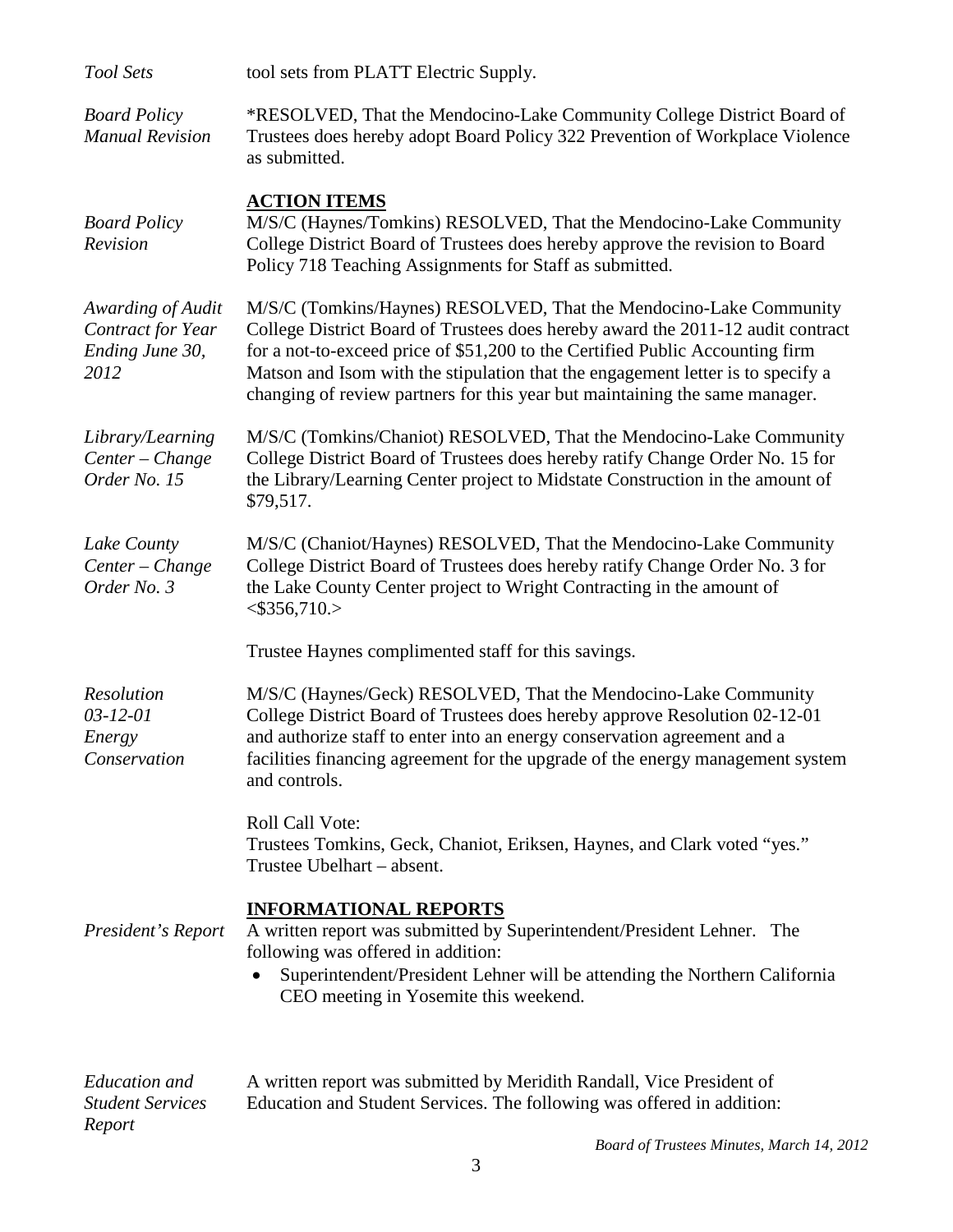|                                          | A increase in offerings for summer session is planned in order to help<br>increase enrollment.                                                                                                                                                                                                                                                                                                                                                                                                                                                                                                 |
|------------------------------------------|------------------------------------------------------------------------------------------------------------------------------------------------------------------------------------------------------------------------------------------------------------------------------------------------------------------------------------------------------------------------------------------------------------------------------------------------------------------------------------------------------------------------------------------------------------------------------------------------|
| Administrative<br>Services Report        | A written report was submitted by Larry Perryman, Vice President of<br>Administrative Services. The following was offered in addition:<br>Projected budget scenarios were shared and discussed with the Board.<br>Scenarios showed both a reserve target of 7% and 8% and the effect on the<br>budget of both were discussed.                                                                                                                                                                                                                                                                  |
| Measure W<br><b>Bond Report</b>          | A written report was submitted by Larry Perryman, Vice President of<br><b>Administrative Services.</b>                                                                                                                                                                                                                                                                                                                                                                                                                                                                                         |
| Mendocino<br>College<br>Foundation, Inc. | A written report was submitted by Katie Wojcieszak, Executive Director of the<br>Mendocino College Foundation. The following was offered in addition:<br>Work has begun to recruit Mendocino College alumni to support the Adopt-<br>a-5th Grader Program.<br>Scholarship applications are being reviewed.<br>$\bullet$<br>The work of the Lake County Affiliate was discussed.<br>٠                                                                                                                                                                                                           |
| Constituents<br>Report                   | A written report was submitted by Academic Senate President John Koetzner.                                                                                                                                                                                                                                                                                                                                                                                                                                                                                                                     |
| <b>Health Benefits</b><br>Report         | A written report on the Health Benefits Fund was submitted as information.                                                                                                                                                                                                                                                                                                                                                                                                                                                                                                                     |
| <b>ESL</b>                               | <b>PRESENTATION - TIME CERTAIN ITEM 6:00 PM</b><br>Dean Virginia Guleff gave a brief presentation on her class in vocational English<br>as a Second Language (ESL). This is a non credit Auto Tech class for<br>Mechanics. Dean Guleff and the Board discussed other areas in which this type<br>of teaching could potentially be successful such as Child Development and<br>Culinary Arts.                                                                                                                                                                                                   |
| <b>Trustee Reports</b>                   | <b>TRUSTEE COMMUNICATION</b><br>A written report was submitted by Trustees Haynes and Chaniot. An oral report<br>were given by Trustees Haynes and Chaniot.                                                                                                                                                                                                                                                                                                                                                                                                                                    |
|                                          | Trustee Chaniot discussed her written report regarding the CCCT subcommittee<br>on K12 relations. The subcommittee will have suggestions on how community<br>college boards can formalize meetings with elected boards from the feeder high<br>school districts. The goal is for better communication among the various levels<br>in education.<br>The Board discussed:<br>• Communication should not be focused on the "blame game."<br>• Conversation with other boards should be limited to board business.<br>• Appropriate discussion topics would be shared concerns between the boards. |
|                                          | Superintendent/President Lehner commented that before setting up meetings                                                                                                                                                                                                                                                                                                                                                                                                                                                                                                                      |

between different boards, it is important to know exactly what the topic will be.